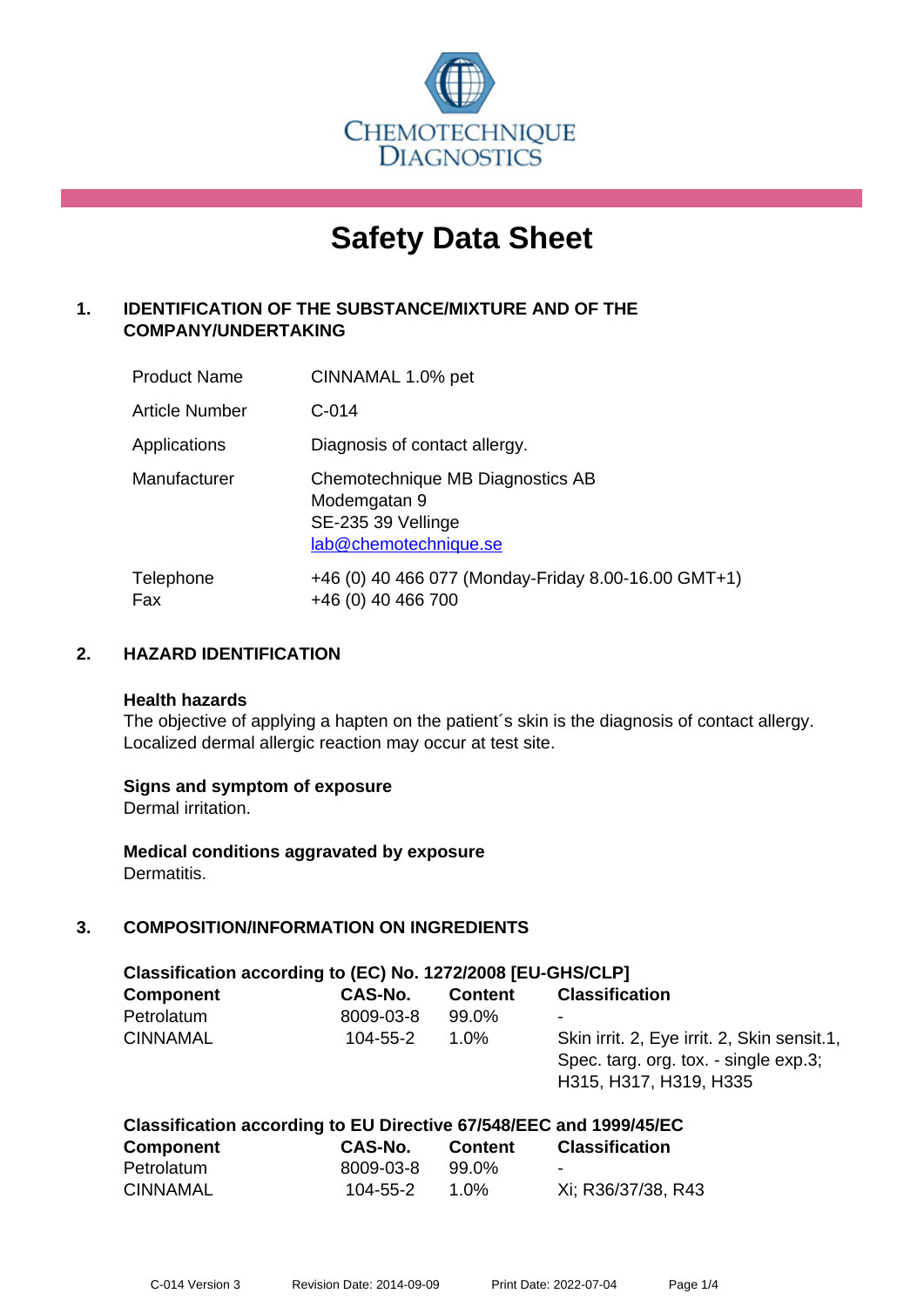## **4. FIRST AID MEASURES**

## **Emergency and first aid procedures**

Obtain medical attention.

# **5. FIRE-FIGHTING MEASURES\***

#### **Suitable extinguish media**

CO2, powder or water spray. Fight larger fires with water spray or alcohol resistant foam.

# **For safety reasons unsuitable extinguishing agents**

Water with full jet.

## **Special protective equipment for fire-fighters**

Wear self-contained respiratory protective device. Wear fully protective suit.

\*Data is shown for petrolatum only

## **6. ACCIDENTAL RELEASES MEASURES**

**Steps to be taken if material is released or spilled** Contain and place in a closed container.

# **7. HANDLING AND STORAGE**

**Precautions to be taken in handling and storage** Store dark at 5-8°C. Avoid extended exposure to light. FOR EXTERNAL USE ONLY.

# **8. EXPOSURE CONTROLS/PERSONAL PROTECTION**

**Respiratory protection** Not required.

**Ventilation** Local exhaust.

**Protective gloves** Disposal gloves.

#### **Eye protection** Not required with normal use.

## **Work/Hygienic practices**

Wash hands after each use.

## **9. PHYSICAL AND CHEMICAL PROPERTIES**

Odour **Odourless** 

Appearance Ivory White Semi-solid

Melting point\* 50-55° C Flash point\*  $>100^{\circ}$ C

Boiling point\* No data available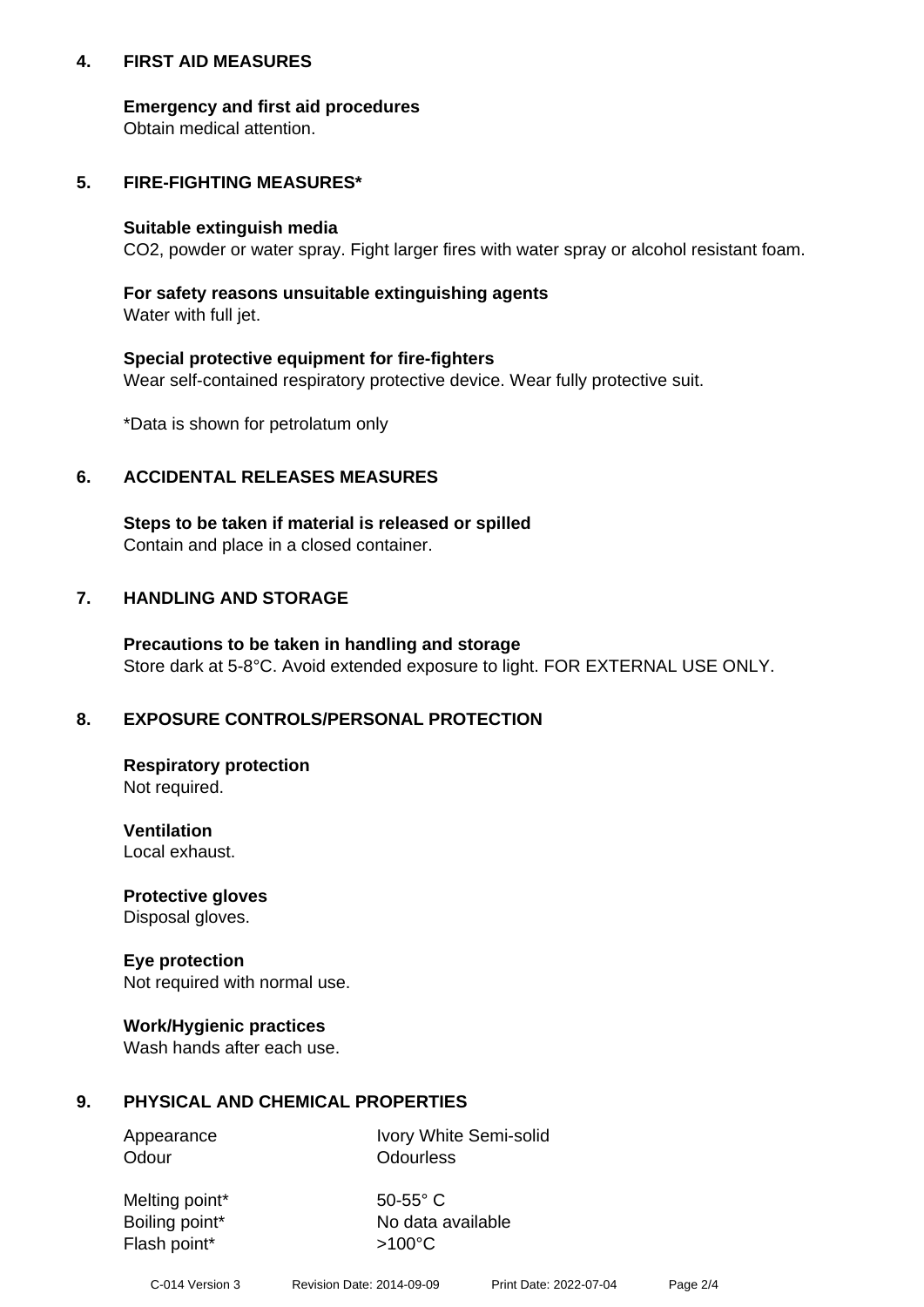Density\* No data available. Solubility in/Miscibility with Water\*

Self ignition\* Product does not self ignite. Danger of explosion\* Product does not present an explosion hazard. Insoluble

\*Data is shown for petrolatum only

# **10. STABILITY AND REACTIVITY**

#### **Incompability**

May react with strong oxidizing agents.

#### **Stability**

Stable at recommended storage conditions.

#### **Hazardous byproducts**

Combustion may generate CO, CO2 and other oxides.

**Hazardous polymerization**

Will not occur.

## **11. TOXICOLOGICAL INFORMATION**

No data available.

#### **12. ECOLOGICAL INFORMATION**

No data available.

## **13. DISPOSAL CONSIDERATIONS**

#### **Waste disposal method**

Comply with federal, state/provincial and local regulation.

#### **14. TRANSPORT INFORMATION**

Not dangerous goods.

## **15. REGULATORY INFORMATION**

The classification is according to the latest editions of the EU lists, and extended by company and literature data.

## **16. OTHER INFORMATION**

#### **Text of H-statements and R-phrases mentioned in Section 3**

| Skin irrit, 2                         |                           | Skin irritation (Category 2)            |            |  |
|---------------------------------------|---------------------------|-----------------------------------------|------------|--|
| Eye irrit. 2                          |                           | Eye irritation (Category 2)             |            |  |
| Skin sensit. 1                        |                           | Skin sensitization (Category 1)         |            |  |
| Spec. targ. org. tox. - single exp. 3 |                           | Specific target organ toxicity - single |            |  |
| C-014 Version 3                       | Revision Date: 2014-09-09 | Print Date: 2022-07-04                  | Page $3/4$ |  |